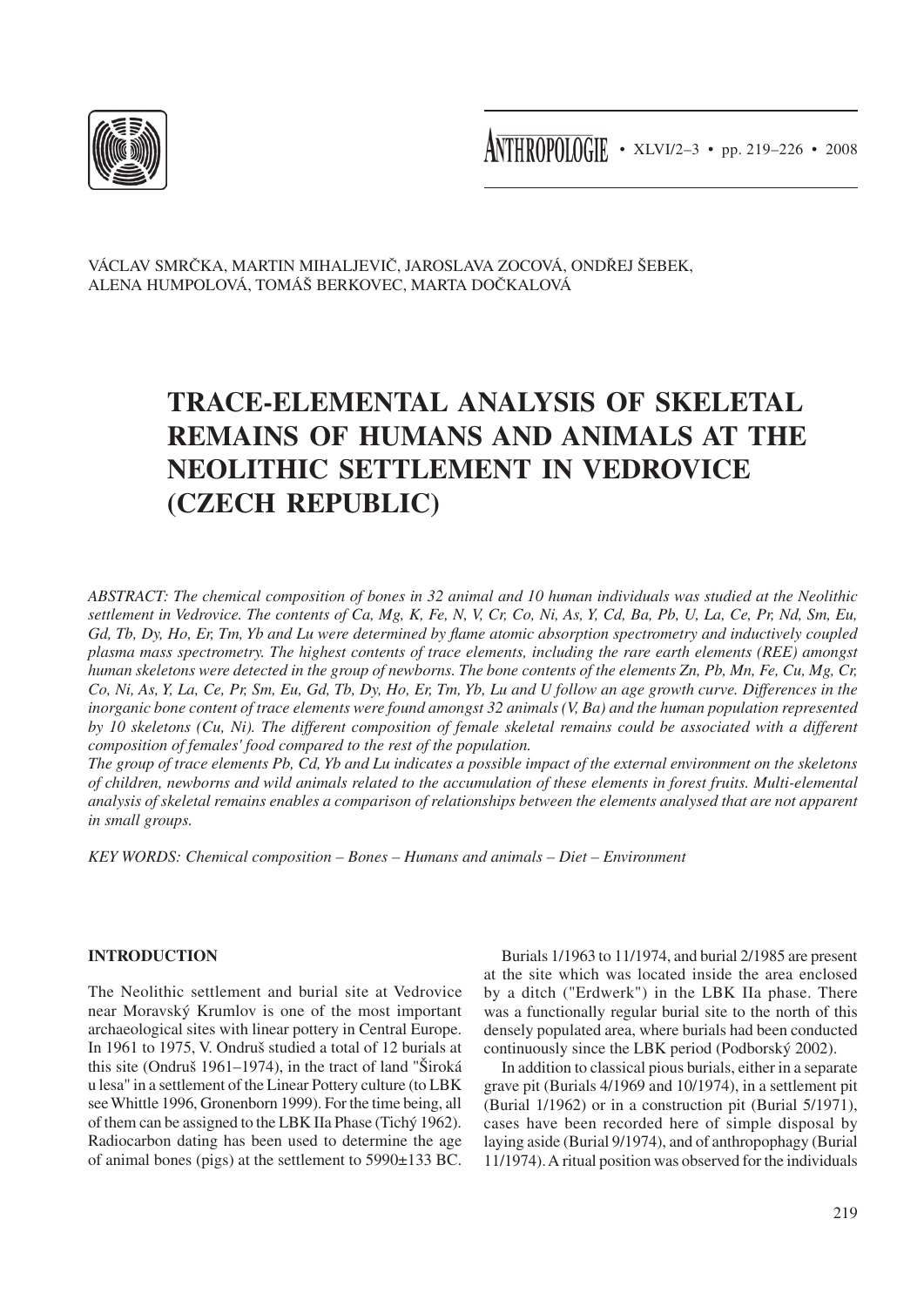in Burials 2/1963, 3/1966 and 6/1972. However, in these cases it was not possible to identify the grave pit because it was located at the loess subsoil level. Children predominate in these graves. Burials at settlements in separate grave pits, settlement pits, construction pits and in nonstandard positions are a relatively common phenomenon at the LBK settlements, for example at Mikulov (Unger 1974), Těšetice – Kyjovice (Dočkalová, Koštuřík 1996, Koštuřík, Lorencová 1989–1990), and Žádovice (Čižmář, Geislerová 1997).

It is highly probable that the children at Vedrovice in Burials 3/1966, 4/1969 and 5/1971 were not from the local population but from somewhere else (Smrčka *et al.* 2004, Smrčka *et al.* 2005). Both the child in Burial 5/1971 and the male in Burial 10/1974 were characterized by repeated migration. 37% of the individuals at the settlement in Vedrovice had migrated. The reconstruction of migration at Neolithic cemeteries indicates a 65% migration, e.g. in Dilligen (Bentley *et al.* 2002), especially for females. Mobility of children has been demonstrated in Grave 1 of the Bell Beaker culture at Straubing (Grupe *et al.* 1997).

The food of Mesolithic hunters and fishers can be clearly differentiated from the Neolithic population on the basis of C and N isotopes analysed in bone collagen (Tauber 1981, Richards *et al.* 2003). The skeletons at the Vedrovice settlement exhibit a range of stable  $\delta^{15}N$  isotopes between +8.8 and  $12\%$  and  $\delta$ <sup>13</sup>C between -20.5 and -21.9% (Smrčka *et al.* 2004, Smrčka *et al.* 2005). This is a population that is dependent on inland plants of type C3 of the photosynthetic cycle (wheat), with various contents of proteins of vegetable and animal origin. A similar type of food had been found in Neolithic populations from the area of Denmark (Tauber 1981).

This research work was concerned with the use of multielemental chemical analysis to determine the contents of elements in the skeletons of human and animal populations for the purpose of reconstruction of Neolithic human and animal food at Vedrovice, and understanding the environment in which the humans and animals lived at the Vedrovice settlement and in its surroundings.

# **Materials and methods**

*Human skeletons:* From 10 human skeletons in Burials 1/1963 (child 6–8 months), 2/1963 (child 5–6 years), 2/1985 (male 20–25 years), 3/1966 (child 6–7 years), 4/1969 (child 7–8 years), 5/1971 (child 5–6 years), 6/1972 (child 3–4 years), 8/1974 (newborn), 9/1974 (female 50–60 years), 10/1974 (male 40–50 years) and 11/1974 (male 35–40 years) at the Neolithic settlement at Vedrovice, deposited in the Anthropos Institute in Brno, samples were taken from the proximal part of the femur opposite to the lesser trochanter, following the anthropological determination of age and sex.

*Animal bones:* 32 bone samples were taken (11 cattle, 8 pigs, 10 small herbivores – sheep/goats, a dog, an aurochs, a deer and an elk, following the determination of species) from the material of sites O11 (1963) and O55 (1966) of the Vedrovice settlement, deposited in the depository at Rebešovice. From animal bones samples were taken from the edge of the right side of the mandible, opposite to the second molar.

The bone fragments were cleaned from earth with a PVC brush, washed with deionised water and extracted with formic acid to remove diagenetically altered parts. After a thorough rinsing with deionised water and subsequent drying, the bone samples were ground to analytical fineness in an agate mill.

Soil samples were taken together with the bone material at the site. The samples were sieved through a sieve with mesh openings of 2 mm and dried to constant weight in the laboratory. After drying, the soil was homogenised to analytical fineness in an agate mill.

## **Chemical analysis**

An exact weight of 0.2 g of each sample was transferred to a 50 ml volumetric flask, covered with 5 ml of concentrated  $HNO<sub>3</sub>$  and dissolved by careful heating on a heating plate at approx. 80°C. After cooling off, the volumetric flasks were filled up to the mark with deionised water. A blank was prepared with each series of 10 samples. Total mineralisation of the soil was performed as follows: An exact weight of 0.2 g of soil was annealed in a platinum bowl in a furnace (Linn, FRG) to a temperature of 450°C. After cooling off, the sample was covered with 10 ml conc. HF and  $0.5$  ml conc. HClO<sub>4</sub> and fumed to a damp residue in a fume cupboard. The residue was then dissolved in water in the bowl and transferred to a 100 ml volumetric flask with addition of 2 ml  $HNO<sub>3</sub>$ . Merck brand acids and deionised water from the MilliQPlus (Millipore, USA) equipment were used to prepare the solutions.

The Ca, Mg, K, Fe and Na contents were determined in the mineral residues by flame atomic absorption spectrometry (SpectrAA 200HT, Varian, Australia) under the conditions recommended by the manufacturer.

The contents of V, Cr, Co, Ni, As, Y, Cd, Ba, Pb, U, La, Ce, Pr, Nd, Sm, Eu, Gd, Tb, Dy, Ho, Er, Tm, Yb and Lu were determined in the mineral residues by inductively coupled plasma mass spectrometry (PQ 3, VG Elemental, United Kingdom) under the following conditions: ICP power 1350 W, "peak jump" mod measurement, measuring time 3×50 s ionic optic parameters optimised by 115 In, gas flow rate 13.5 l/min cooling, 0.7 l/min auxiliary, 0.65 l/min nebuliser, internal standards In, Re, Sc. Astasol solutions (Analytika, CR) were used for calibration of both measurements.

# **Statistical analysis**

Statistical analysis was based on 10 human skeleton samples and 32 domestic animal skeletons. Trace elements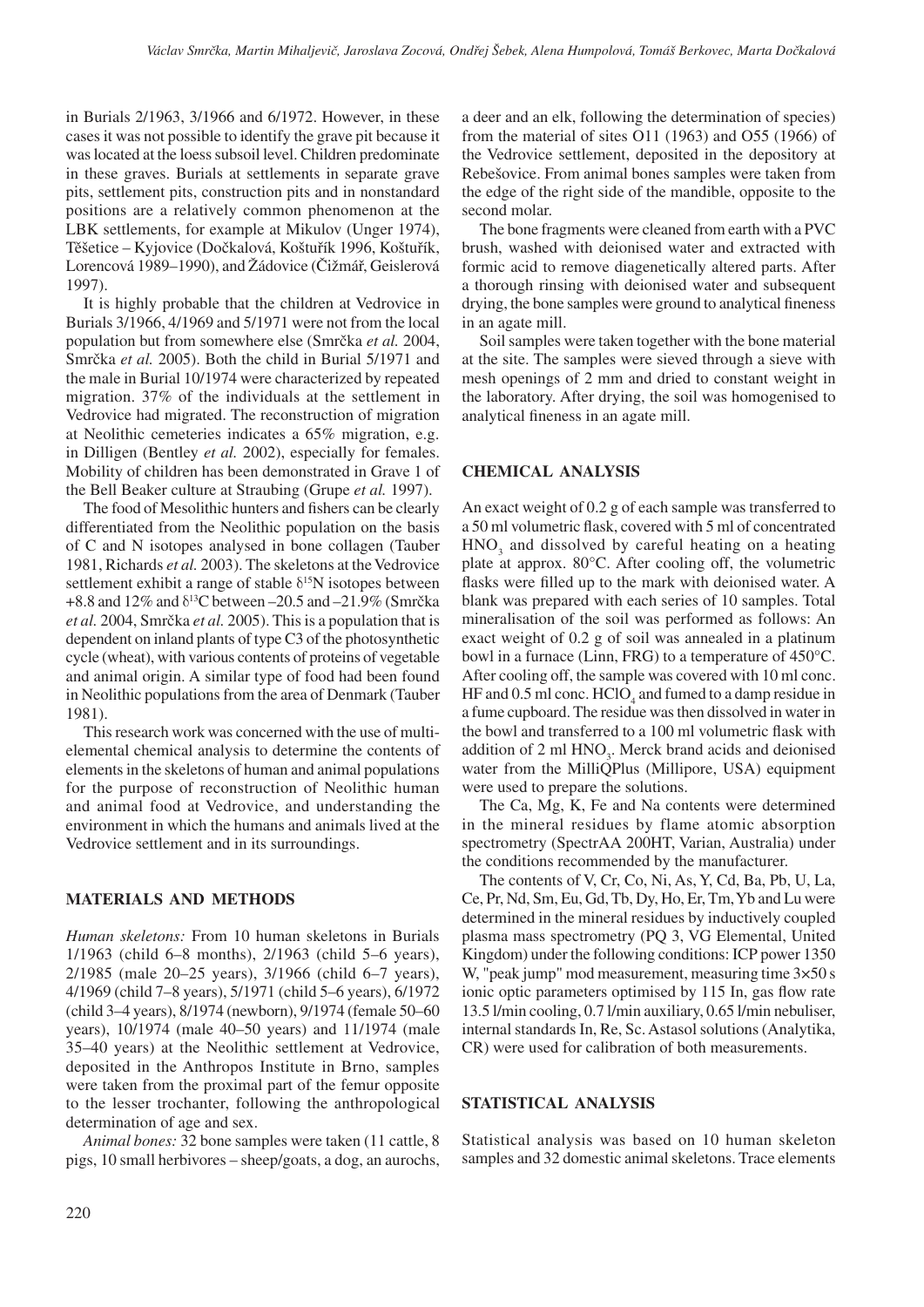resulting from the analysis of samples from 10 human skeletons were tested statistically in groups of newborns (2 individuals), children (5 individuals), males (2 individuals), females (1) and for all the groups together. Trace elements from the samples of 32 animal skeletons were tested in groups of large herbivores (11 cattle), small herbivores (10 sheep/goats), omnivores (8 pigs) and carnivores (1 dog). The contents of the elements in the soil were not included in the statistical testing. In statistical testing, the two-sample t-test and its nonparametric form, the Mann-Whitney test, were used to compare the mean values in groups of humans and animals. The method of analysing the variance of simple classification was used to compare the mean values in each group and the nonparametric form of analysis of variance, the Kruskal-Wallis test, was used to determine the differences in the Scheff test.

The calculation was performed using the Statistica 7.0 program from the StatSoft Company.

### **Results**

# **1. Differences in the bone contents of elements in human and animal skeletons**

Higher contents of the elements Ca, Pb, Mg, Fe, K, Cu (*Figure 1A*), Ni (*Figure 2A*), La, Ce, Pr, and Nd were found in human skeletons  $(N=10)$  compared to animals, also in relation to calcium. On the other hand, higher contents of the elements Sr, V (*Figure 1B*), As, Y and Ba (*Figure 2B*) were found in animal skeletons (N=32) compared to humans, also in relation to calcium.

#### **2. Bone contents of elements in the human population**

The analysed human population at the settlements at Vedrovice included a group of two newborns, five children, two males and one female. We found out significant differences (p=0.044–0.002) in the bone contents of the elements Ca, Zn, Na, Cu and Ni in femurs examined in pairs by the Scheff test.

The **Ca** contents in the bones of five children (366 750  $\pm$ 12 550 μg/g) differed (p=0.04) from the content in one female (305 900 μg/g), where the average for the children is higher. The average content in the whole population is 351 300±26 900 μg/g. The settlement's soil contains 41 600 μg/g Ca.

The **Sr** contents in the bones of the two newborns  $(337.2 \pm 114 \text{ µg/g})$  are higher than in the five children (279.8  $\pm$ 31.51 µg/g). In these children, the Sr content is higher than in the two males (220.34±19.98 μg/g) and one female (240.61 μg/g), and the average content in the whole population is 275.5±60 μg/g. The differences between the groups are statistically significant approximately at the level





FIGURE 1 A, B. Comparison of the Cu and V contents in human and animal skeletal remains at the LBK Neolithic settlement in Vedrovice.

FIGURE 2 A, B. Comparison of the Ni and Ba contents in human and animal skeletal remains at the LBK Neolithic settlement in Vedrovice.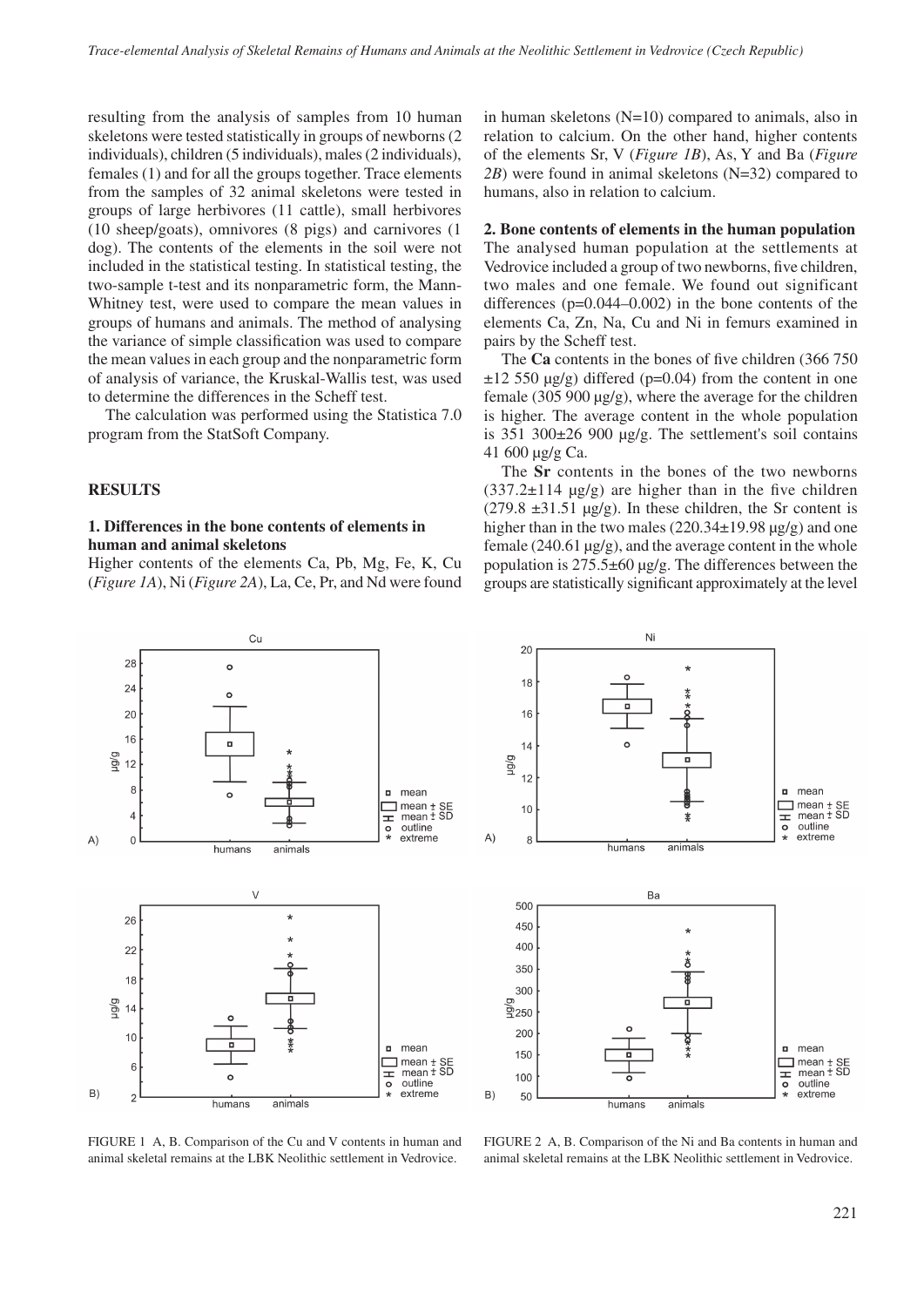of p=0.1. The settlement's soil contains 105.5 μg/g Sr. The Sr/Ca ratio for the five children  $(7.67 \times 10^{-4} \pm 1.23 \times 10^{-4})$  was higher than for the two males  $(6.10 \times 10^{-4} \pm 1.59 \times 10^{-5})$ . The ratio for the whole population equals  $7.93\times10^{-4}$   $\pm$ 2.12 $\times10^{-4}$ . The Sr/Ca ratio in the settlement's soil equals  $25 \times 10^{-4}$ .

The **Zn** contents in the bones of the two newborns  $(193.36\pm36.1 \text{ µg/g})$  are higher than in the five children (119.88  $\pm$ 15.56 μg/g), two males (112.06 $\pm$ 9.34 μg/g) and one female (101.96 μg/g). The average content in the whole population ( $N=10$ ) is 131.2 $\pm$ 37 μg/g. The differences between the groups are statistically significant at the level of p=0.01. The settlement soil contains 65.27 μg/g Zn. The Zn/Ca ratio is higher for the two newborns  $(5.91 \times 10^{-4}$  $\pm 8.8 \times 10^{-5}$ ) than for the female (3.33 $\times 10^{-4}$ ), five children  $(3.27 \times 10^{-4} \pm 4 \times 10^{-5})$  and two males  $(3.11 \times 10^{-4} \pm 6 \times 10^{-6})$ . The differences between the groups are statistically significant at the level of p=0.003. The Zn/Ca ratio in the soil of the settlement equals 1.57×10–6.

The **Na** content in the bones of the one female (3336 μg/g) is higher than in the two newborns  $(885.8\pm 493.6 \,\mu g/g)$ . The two males  $(2229\pm 298 \text{ μg/g})$  have a higher Na content than the five children (1489±188 μg/g), the average content in the whole population is 1701.2±764.5 μg/g. The differences between the groups are statistically significant at the level of p=0.002. The settlement's soil contains 7100 μg/g Na. The Na/Ca ratio is higher for the one female  $(109\times10^{-4})$  than for the five children  $(40\times10^{-4} \pm 4\times10^{-4})$  and two newborns  $(26\times10^{-4} \pm 14\times10^{-4} \text{ }\mu\text{g/g})$ . This ratio is simultaneously higher for females than for males  $(62\times10^{-4} \pm 12\times10^{-4})$  and higher for males than for newborns  $(26\times10^{-4} \pm 14\times10^{-4})$ . The differences between the groups are statistically significant at the level of p=0.001. The Na/Ca ratio equals  $1708\times10^{-4}$ in the soil of the settlement.

The **K** contents in the bones of the two newborns  $(409.1\pm386.9 \text{ µg/g})$  are higher than in the five children  $(307.38\pm80.53 \text{ µg/g})$ , two males  $(215.65\pm40.45 \text{ µg/g})$  and one female (75.12 μg/g). The average K content in the whole population is  $286.1 \pm 171.4$  μg/g. The K content in the settlement's soil equals 18 600 μg/g.

The **Cu** contents in the bones of the two newborns  $(22.06\pm7.5 \text{ µg/g})$  are higher than in the five children  $(15.45\pm4.27 \text{ µg/g})$ , two males  $(11.73\pm1.63 \text{ µg/g})$  and one female (7.25 μg/g). The average Cu content in the whole population is 15.2±5.9 μg/g. The differences between the groups are statistically significant at the level of p=0.09. The settlement's soil contains 21.89 μg/g Cu. The Cu/Ca ratio for the two newborns  $(67\times10^{-6} \pm 20\times10^{-6})$  is higher than for the two males  $(32\times10^{-6}\pm2\times10^{-6}; \text{p}<0.095)$  and one female  $(24 \times 10^{-6})$ . The differences between the groups are statistically significant at the level of p=0.09. The Cu/Ca ratio equals  $526\times10^{-6}$  in the soil of the settlement.

The **Ni** content in the bones of the two newborns  $(17.59\pm0.04 \text{ µg/g})$  is higher than in the five children (16.54 $\pm$ 1.13 μg/g), two males (16.28 $\pm$ 1.9 μg/g) and one female (14.03 μg/g), with the average Ni content in the Vedrovice settlement population of  $16.4 \pm 1.4$  μg/g. The Ni content in the settlement's soil equals 27.15 μg/g. The Ni/Ca ratio is higher for newborns  $(54\times10^{-6} \pm 2\times10^{-6})$  than for males  $(45\times10^{-6} \pm 4\times10^{-6})$ . The differences between the groups are statistically significant at the level of p=0.07. The Ni/Ca ratio equals  $653\times10^{-6}$  in the soil of the settlement.

The **Pb** content in the bones of the five children  $(4.91\pm5.20 \text{ µg/g})$  is higher than in the two newborns  $(3.78\pm1.91 \text{ µg/g})$ , two males  $(1.09\pm0.87 \text{ µg/g})$  and one female  $(0.35 \mu g/g)$ , with the average Pb content in the whole population of 3.5±4 μg/g. The Pb content in the settlement's soil equals 16.62 μg/g. The Pb/Ca ratio is higher for the five children than for the newborns, males and the female.

The **Cd** content in the bones of the five children  $(0.23\pm0.07 \text{ µg/g})$  is higher than in the two newborns  $(0.22±0.10 \text{ μg/g})$ , two males  $(0.11±0.03 \text{ μg/g})$  and one female (0.06 μg/g), with the average Cd content in the whole population of 0.2 μg/g. The Cd content in the settlement's soil equals 0.35 μg/g.

The **Eu** content in the bones of the two newborns  $(0.194\pm0.062 \text{ µg/g})$  is higher than in the five children  $(127\pm0.044 \text{ µg/g})$ , two males  $(0.098\pm0.009 \text{ µg/g})$  and one female (0.079 μg/g), with the average Eu content in the Neolithic population at Vedrovice of 0.1±0.1 μg/g. The Eu content in the settlement's soil equals 1.349 μg/g.

#### **3. Bone contents of trace elements in animals**

The analysed population of animals (32 individuals) included, amongst domestic animals, eleven large herbivores – cattle (Bos primigenius f. taurus), ten small herbivores – sheep/goats (Ovis ammon f. aries/Capra aegagrus f. hircus), eight omnivores – pigs (Sus scrofa f. domestica) and one carnivore – a dog (Canis lupus f. familiaris) and, from among wild animals, a deer and an elk (Cervus elaphus). Significant relationships were found amongst the contents of Zn, K, Na, Cr, Y, Cd, Ba, La, Ce, Pr, Nd , Sm, Eu, Gd, Tb, Dy, Ho, Er, Tm, Yb, Lu and U in the mandibles of these animals.

The **Ca** content in the bones of the carnivore (345 500  $\mu$ g/g) is higher than in the eleven large herbivores – cattle (310  $150\pm53$  420  $\mu$ g/g), in the deer and elk (301 960  $\pm 84$  160 μg/g), in the ten small herbivores – sheep/goats  $(301 250 \pm 53 030 \text{ µg/g})$  and in the eight omnivores – pigs (295 000 $\pm$ 41 840 μg/g). The average Ca content in all examined animals is 304 170 μg/g.

The **Sr** content in the bones of the ten small herbivores  $(352.13\pm69.8 \text{ µg/g})$  is higher than in the eleven large herbivores (347.1±49.48 μg/g), two wild animals – deer and elk (301.6 ±126.7 μg/g), eight omnivores (292.9±24.59 μg/g) and the carnivore (285.07 μg/g). The average Sr content in the whole animal population is  $330.3 \pm 59.9$  μg/g.

The **Zn** content in the bones of the carnivore – dog (180.66  $\mu$ g/g) is higher than in the eight omnivores (133.12 $\pm$ 15.15 μg/g), the ten small herbivores  $(120.41 \pm 16.46 \text{ µg/g})$ , the two wild animals – deer and elk  $(102.1\pm30.96 \text{ µg/g})$ ; p< 0.009) and in the eleven large herbivores – cattle  $(101.60\pm19.15 \,\mu g/g)$ . The average Zn content in the whole animal population is 117.9±24.1 μg/g. The Zn/Ca ratio is significantly higher for omnivores  $(463 \times 10^{-6} \pm 40 \times 10^{-6})$  than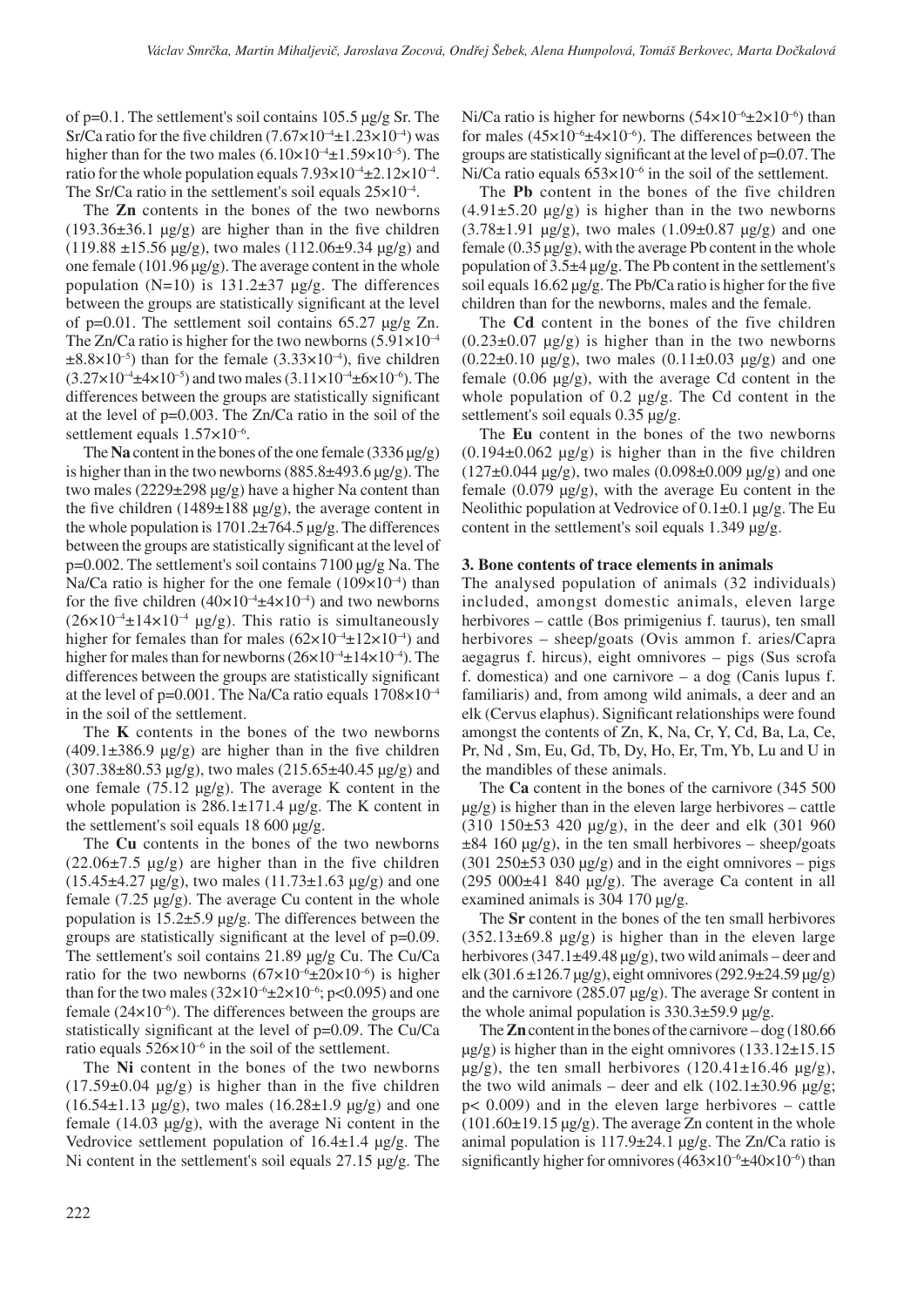for large herbivores  $(332\times10^{-6} \pm 3\times10^{-6})$ . The differences between the groups are statistically significant at the level of p=0.035.

The **Na** content in the bones of the carnivore (2919  $\pm 69.8$  μg/g) is higher than in the ten small herbivores  $(2491.52 \pm 1015.38 \,\mu$ g/g), eight omnivores  $(2195 \pm 894 \,\mu$ g/g), the eleven large herbivores  $(1880\pm811 \text{ µg/g})$  and the wild deer and elk (790.6±149.30 μg/g). The average Na content in the whole population is  $2114 \pm 149$  μg/g.

The **K** content in the bones of the wild deer and elk (396.17 $\pm$ 82.12 μg/g) is higher than in the eleven large herbivores (160.15±25.82 μg/g; p<0.007), ten small herbivores  $(140.8\pm51.50 \text{ µg/g})$ , eight omnivores (120.59±25.82 μg/g) and one carnivore (84.27 μg/g). The average content in the entire population is  $156.6 \pm 103.6$  μg/g. The differences between the groups are statistically significant at the level of p=0.007. The settlement's soil contains 18 600 μg/g K.

The **Cr** content in the bones of the wild deer and elk  $(13.31\pm0.05 \,\mu g/g)$  is higher than in the ten small herbivores  $(8.31\pm 2.58 \text{ µg/g})$ , one carnivore  $(7.69 \text{ µg/g})$ , eight omnivores  $(7.14 \pm 2.28 \text{ µg/g})$  and eleven large herbivores  $(6.85\pm1.47 \text{ µg/g})$ . The average Cr content in the whole population is  $7.8\pm2.5$  μg/g. The differences between the groups are statistically significant at the level of p=0.007. The Cr content in the settlement's soil equals 47.19 μg/g.

The Pb content in the bones of the wild deer and elk  $(1.82\pm0.01 \,\mu g/g)$  is higher than in the ten small herbivores  $(1.02\pm0.6 \,\mu$ g/g), eight omnivores  $(0.9\pm1.0 \,\mu$ g/g), and eleven large herbivores  $(0.81 \pm 0.46 \text{ µg/g})$ , and the average bone content in the whole population is  $1.0\pm 0.7$  μg/g.

The **Cd** content in the bones of the wild deer and elk  $(0.46\pm0.27 \,\mu g/g)$  is higher than for the ten small herbivores  $(0.21\pm0.11 \,\mu g/g)$ , eleven large herbivores  $(0.16\pm0.05 \,\mu g/g)$ , eight omnivores  $(0.08\pm0.04 \text{ µg/g})$ , and for the carnivore  $(0.08 \text{ µg/g})$ , the average bone content of Cd in the whole animal population is  $0.2\pm0.1$   $\mu$ g/g. The differences between the groups are statistically significant at the level of  $p=0.009$ .

The **Ba** content in the bones of the ten small herbivores  $(310.4\pm65.2 \text{ µg/g})$  is higher than in the eleven large herbivores  $(298.3\pm47.11 \text{ µg/g})$ , the wild deer and elk (278.65 ±134.29 μg/g), eight omnivores (198.33±41.68 μg/g) and one carnivore (195.6 μg/g). The average bone Ba content in the entire animal population is 272.7±72.4 μg/g. The differences between the groups are statistically significant at the level of p=0.003. The K content in the settlement's soil equals 413.4 μg/g.

The **Y** content in the bones of the wild deer and elk  $(35.13\pm44.17 \text{ µg/g})$  is higher than in the ten small herbivores  $(16.67\pm 13.48 \text{ µg/g})$ , eleven large herbivores  $(9.15\pm8.76 \text{ µg/g})$ , eight omnivores  $(3.23\pm5.43 \text{ µg/g})$  and one carnivore (0.42 μg/g). The average bone Y content in the entire animal population ( $N=32$ ) is 11.4 $\pm$ 14.7 μg/g. The differences between the groups are statistically significant at the level of p=0.031. The Y content in the Vedrovice soil equals 16.7 μg/g.

The **Eu** content in the bones of the wild deer and elk  $(0.267\pm0.129 \text{ µg/g})$  is higher than in the eleven large herbivores  $(0.147\pm0.058 \text{ µg/g})$ , ten small herbivores  $(0.142\pm0.027 \text{ µg/g})$ , one carnivore  $(0.120 \text{ µg/g})$  and eight omnivores (0.070±0.019 μg/g). The average Eu content in the entire animal population is  $0.1 \pm 0.1$  µg/g. The differences between the groups are statistically significant at the level of p=0.001.

The **La** content in the bones of the wild deer and elk  $(3.38\pm0.35 \,\mu g/g)$  is higher than in the ten small herbivores (0.698±0.39 μg/g), eleven large herbivores (0.67±0.62 μg/g), one carnivore (0.36 μg/g) and eight omnivores (0.31±0.13 μg/g). The average La content in the whole population is 0.7±0.8 μg/g. The differences between the groups are statistically significant at the level of p=0.001.

The **Ce** content in the bones of the wild deer and elk  $(3.57\pm0.85 \text{ µg/g})$  is higher than in the eleven large herbivores  $(0.88\pm0.996 \,\mu\text{g/g})$ , one carnivore  $(0.38 \,\mu\text{g/g})$  and eight omnivores (0.37±0.06 μg/g). The average Ce content in the whole population is  $0.9\pm1.0$  μg/g. The differences between the groups are significant at the level of p=0.001. The Ce content in the settlement's soil equals 59.6 μg/g.

The **Pr** content in the bones of the wild deer and elk  $(0.744\pm0.120 \text{ µg/g})$  is higher than in the eleven large herbivores (0.158±0.155 μg/g), ten small herbivores  $(0.158\pm0.083 \text{ µg/g})$ , one carnivore  $(0.077 \text{ µg/g})$  and eight omnivores (0. 064±0.027 μg/g). The average Pr content in the whole population is  $0.2\pm 0.2$  μg/g. The differences between the groups are statistically significant at the level of p=0.001. The Pr content in the settlement's soil equals 8.278 μg/g.

The **Yb** content in the bones of the wild deer and elk  $(0.237\pm0.058 \text{ µg/g})$  is higher than in the ten small herbivores (0.076±0.040 μg/g), eleven large herbivores (0.069±0.038 μg/g), eight omnivores (0.028±0.015 μg/g) and one carnivore (0.027 μg/g). The average Yb content in the whole animal population is  $0.1\pm0.1$  μg/g. The differences between the groups are statistically significant at the level of p=0.005. The Yb content in the settlement's soil equals 1.699 μg/g.

The **Lu** content in the bones of the wild deer and elk  $(0.038\pm0.006 \text{ µg/g})$  is higher than in the eleven large herbivores  $(0.014\pm0.006 \text{ µg/g})$ , eight small herbivores  $(0.014±0.007 \text{ µg/g})$ , eight omnivores  $(0.0048±0.004 \text{ µg/g})$ and one carnivore (0.005 μg/g). The differences between the groups are significant at the level of p=0.005. The Lu content in the settlement's soil equals 0.249 μg/g.

#### **4. Humans, animals and the Neolithic environment**

Analysis of human bones from the Vedrovice settlement population for lead and cadmium (5 children, 2 newborns, 2 males and 1 female) indicated significantly elevated contents of Pb and Cd in children and newborns (*Figure 3A, B*). Similarly, amongst the animal population (2 deer, 11 large herbivores, 10 small herbivores, 8 omnivores and 1 carnivore), there were significantly elevated bone contents of Pb, Cd and of the rare earth elements (e.g. Yb and Lu on *Figure 4A, B*) in the wild animals (deer and elk).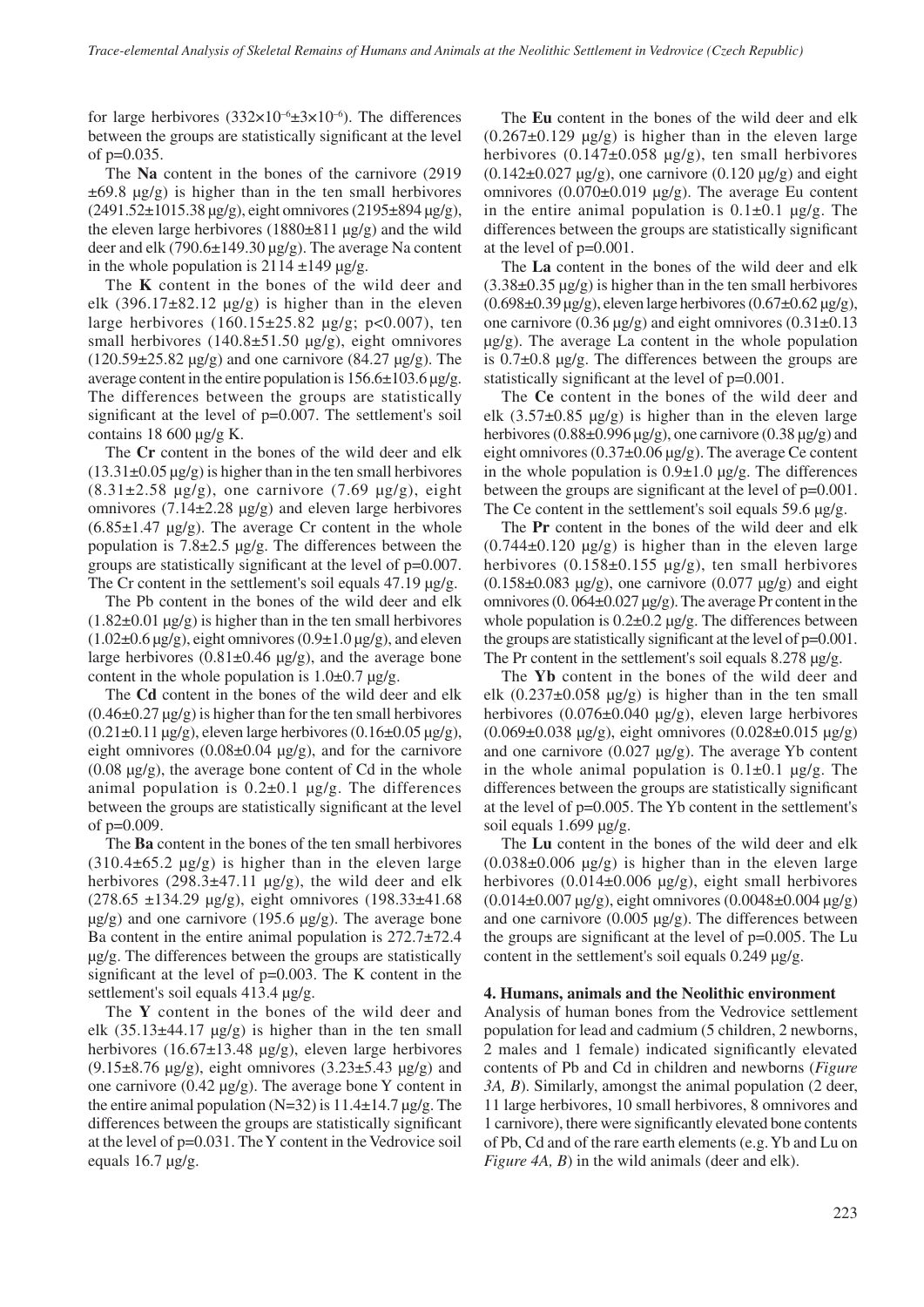$B)$ 



Yb  $0.30$  $0.25$  $n$  mean  $\Box$  mean  $\pm$  SE<br> $\pm$  mean  $\pm$  SD  $0.20$ \_<br>କ୍ର<sub>0.15</sub> outline  $\circ$  $\frac{0}{4}$ extreme  $0.10$ BH big herbivora Ξ. 市  $\circ$ omnivora RD roebuck and red deer  $0.05$ 'n SH small herbivora  $\circ$ A) carnivora C  $\overline{\circ}$  $\overline{\text{SH}}$ **BH RD**  $\mathsf{C}$ Lu  $0.04$  $\blacksquare$  $0.03$  $n$  mean mean + SE<br>  $\pm$  mean + SD<br> **o** outline  $\frac{8}{9}0.02$  $\frac{0}{x}$ extreme  $\blacksquare$  $0.0^{\circ}$ BH big herbivora omnivora O  $RD$ roebuck and red deer  $0.00$ small herbivora **SH** 

FIGURE 3 A, B. Comparison of the Pb and Cd contents in skeletal remains of population groups at the LBK Neolithic settlement in Vedrovice

FIGURE 4 A, B. Comparison of the Yb and Lu contents in animal skeletal remains at the LBK Neolithic settlement in Vedrovice.

 $\frac{1}{\mathsf{S}}$ H

て

 $\overline{RD}$ 

 $\overline{\circ}$ 

 $\overline{BH}$ 

 $\mathsf{C}$ 

carnivora

#### **Discussion**

The distribution of trace elements in particular groups of the human population according to age and sex, and in the animal population (large and small herbivores, omnivores and carnivores) at the Vedrovice Neolithic settlement enabled to follow up the relationships amongst these groups.

In the human population, the bone contents of the elements Zn, Pb, Mn, Fe, Cu, Mg, Cr, Co, Ni, As, Y, La, Ce, Pr, Sm, Eu, Gd, Tb, Dy, Ho, Er, Tm, Yb, Lu and U follow an age growth curve with highest values for newborns, lower for children and lowest in the adult population of males and females. There are metal elements that predominate in the epiphyseal parts of bones and some of them are present as metallo-enzymes in the course of growth (Smrčka 2005). For example, the zinc concentration in the foetal plasma (umbilical vein) is significantly higher than in the mother. The placenta trophoblast is capable of concentrating zinc, leading to a higher concentration in the foetus (Simmer *et al.* 1985).

The highest values of sodium in the human population were detected in the female and in two males, and amongst animals in carnivores and omnivores (pigs). The elevated bone content of sodium in carnivores, pigs, males and the female could indicate an elevated proportion of food based on millet (Boardman 1975).

Compared to the other members of the Vedrovice population, children exhibited high concentrations of lead and cadmium. Newborns obtain part of the Cd and Pb content from their mothers through the placenta, where the degree depends on placental perfusion (Kelman, Walter 1977). The bone contents of lead and cadmium and the rare earth elements, which are elevated in children in the Vedrovice population, were similarly elevated in wild animals (deer and elk) compared to domestic animals. The most probable source of both these elements consists in the fall-out caught on forest fruits, which are subsequently eaten by children and wild animals. Concentration of heavy elements in the forest environment compared to open fields and meadows has also been demonstrated in the contemporary landscape (Ettler *et al.* 2005). It is assumed that children have a higher tendency to collect forest fruits. The food of the infants' mothers must have been supplemented with forest fruits during the pregnancy (Smrčka *et al.* 2005). The impact of the external environment, and of the fall-out, is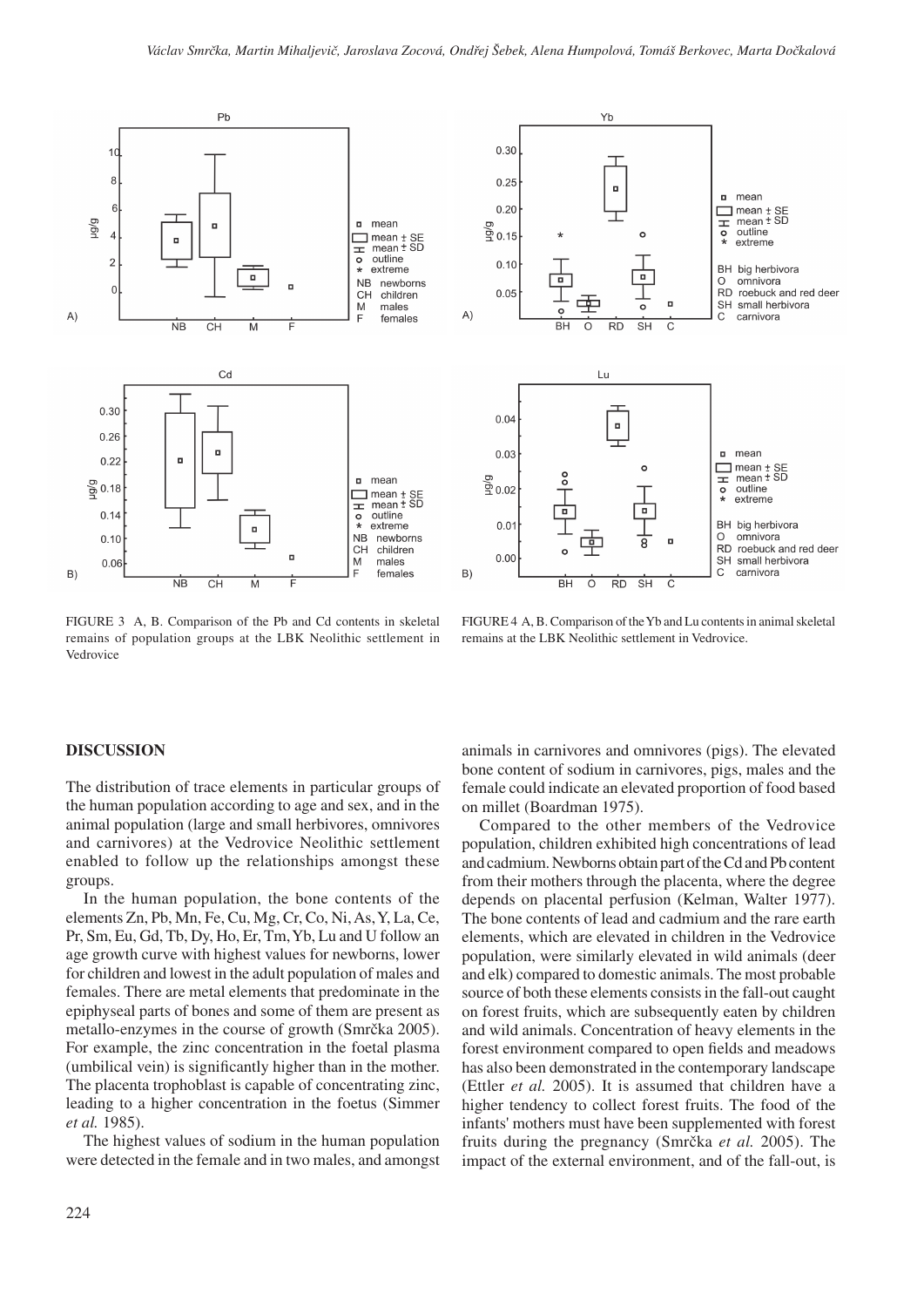characterised in children and wild animals (deer and elk) not only by Pb and Cd, but also by the rare earth elements, e.g. Yb and Lu (*Figure 4 A, B*).

In the animal population, V, Zn and Cu predominated in carnivores, while Sr and Ba predominated in herbivores. This confirms the detection gained from reconstruction of the food of prehistoric populations that zinc indicates food with higher amounts of proteins. In contrast, the Sr and Ba contents in the bone tissues indicate consumption of plant food. The advantage of these elements is that they are only minimally affected by diagenesis (Rheingold *et al.*, 1983).

# **Conclusion**

Multi-elemental analysis of Neolithic bone samples demonstrates relationships that are not apparent in a small range of analysed elements. Differences in the inorganic bone content of trace elements were found amongst 32 animals (V, Ba) and the human population (Cu, Ni) represented by 10 skeletons at the Vedrovice Neolithic settlement.

The highest contents of trace elements, including the rare earth elements, were found in the group of newborns amongst the human population of Vedrovice. The bone contents of the elements Zn, Pb, Mn, Fe, Cu, Mg, Cr, Co, Ni, As, Y, La, Ce, Pr, Sm, Eu, Gd, Tb, Dy, Ho, Er, Tm, Yb, Lu and U are highest for newborns, lower for children and lowest in the adult population of males and females.

The group of trace elements Pb, Cd, Yb and Lu indicates a possible impact of the external environment on the skeletons of children, newborns and wild animals related to accumulation of these elements in forest fruits.

## **Acknowledgements**

This research was funded by the grants GAČR No. 404/03/0741, and MSM 0021620855. We wish to thank Dr. Dočkalová for determining the age and sex of the studied skeletons, Dr. Dresslerová for taking the samples and Dr. Nývltová-Fišáková for determining the species of the animals. The authors are indebted to all their colleagues for assistance in collecting the material, and in the analytical work. Madeleine Štulíková is thanked for language corrections.

# **References**

- Bentley R. A., Price T. D., Lüning J., Gronenborn
- D., WAHL J., FULLAGAR P. D., 2002: Prehistoric migration in Europe: Strontium isotope analysis of Early Neolithic skeletons. *Curr. Anthropol.* 43: 799–804.
- BOARDMAN N. K, 1975: Trace elements in photosynthesis. In: D. J. D. Nicholas, A. R. Egan (Eds.): *Trace Elements in Soil-plantanimal Systems.* Pp. 199–212. Academic Press, New York.
- Čižmář Z., Geislerová K., 1997: Pohřby v jamách na sídlišti kultury s lineární keramikou v Žádovicích, okr. Hodonín. *Pravěk – Nová řada* 7: 39–64.
- Dočkalová M., Koštuřík P., 1996: Seskupení hrobů nositelů kultury slineární keramikou na neolitickém sídlišti v Těšeticích – Kyjovicích, okr. Znojmo. *Sborník prací Filozofické fakulty Brněnské univerzity* M1: 5–30.
- Ettler V., Vaněk A., Mihaljevič M., Bezdička P., 2005: Contrasting lead speciation in forest and tilled soils heavily polluted by lead metallurgy. *Chemosphere* 58: 1449–1459.
- GRONENBORN D., 1999: A variation on basic theme: The transition to farming in southern central Europe. *J. of World Prehistory* 13: 123–210.
- Grupe G., Price T. D., Schröter P., Söllner F., Johnson
- C. M., BEARD B. L., 1997: Mobility of Bell Beaker people revealed by strontium isotope ratios of tooth and bone: A study of southern Bavarian skeletal remains. *Applied Geochemistry* 12: 517–525.
- KELMAN B. J., WALTER B. K., 1977: Passage of cadmium across the perfused guinea pig placenta. *Proceedings of the Society for Experimental Biology and Medicine* 156: 68–71.
- Koštuřík P., Lorencová A., 1989–1990: Kostrový hrob H11 kultury s lineární keramikou z neolitického sídliště u Těšetic – Kyjovic, okr. Znojmo. *Sborník prací Filozofické fakulty Brněnské univerzity* E 34–35: 103–126.
- ONDRUŠ V., 1961–1974: Nálezové deníky z výzkumných sezón 1961 – 1974. Unpublished manuscripts of excavation diaries are deposited in the Department of Archaeology of the Moravian Museum in Brno.
- Podborský V. (Ed.), 2002: *Dvě pohřebiště neolitického lidu s lineární keramikou ve Vedrovicích na Moravě*. Ústav archeologie a muzeologie, Filozofická fakulta Masarykovy univerzity, Brno.
- Richards M. P, Price T. D., Koch E., 2003: Mesolithic and Neolithic subsistence in Denmark: New stable isotope data. *Curr. Anthropol.* 44: 288–295.
- Rheingold A. L., Hues S., Cohen, M. N., 1983: Strontium and zinc content in bones as an indication of diet. *J. of Chemical Education* 60: 233–234.
- Simmer K., Dwight J. S., Brown I. M. H., Thompson R. P.
- H., YOUNG M., 1985: Placental handling of zinc in the guinea pig. *Biology of the Neonate* 48: 114–121.
- Smrčka V., 2005: *Trace Elements in Bone Tissue.* Karolinum Press, Charles University, Prague.
- Smrčka V., Bůzek F., Erban V., Berkovec T., Dočkalová
- M., NeumanovÁ K., Nývltová-Fišáková M., 2005: Carbon, nitrogen and strontium isotopes in the set of skeletons from the Neolithic settlement at Vedrovice (Czech Republic). *Anthropologie* 43: 315–323.
- Smrčka V., Bůzek F., Erban V., Neumanová K., Dočkalová M., Berkovec T., 2004: Stabilní izotopy v kosterním souboru z neolitického sídliště ve Vedrovicích. *Ve službách archeologie V*: 274–276.
- TAUBER H., 1981: 13C evidence for dietary habits of prehistoric man in Denmark. *Nature* 292: 332–333.
- Tichý R., 1962: Osídlení s volutovou keramikou na Moravě. *Památky archeologické* 53, 2: 245–305.
- UNGER J., 1974: Pohřby lidu s keramikou volutovou u Mikulova, okr. Břeclav. *Archeologické rozhledy* 26: 107–108.
- WHITTLE A., 1966: *Europe in the Neolithic. The Creation of New Worlds.* Cambridge University Press, Cambridge.